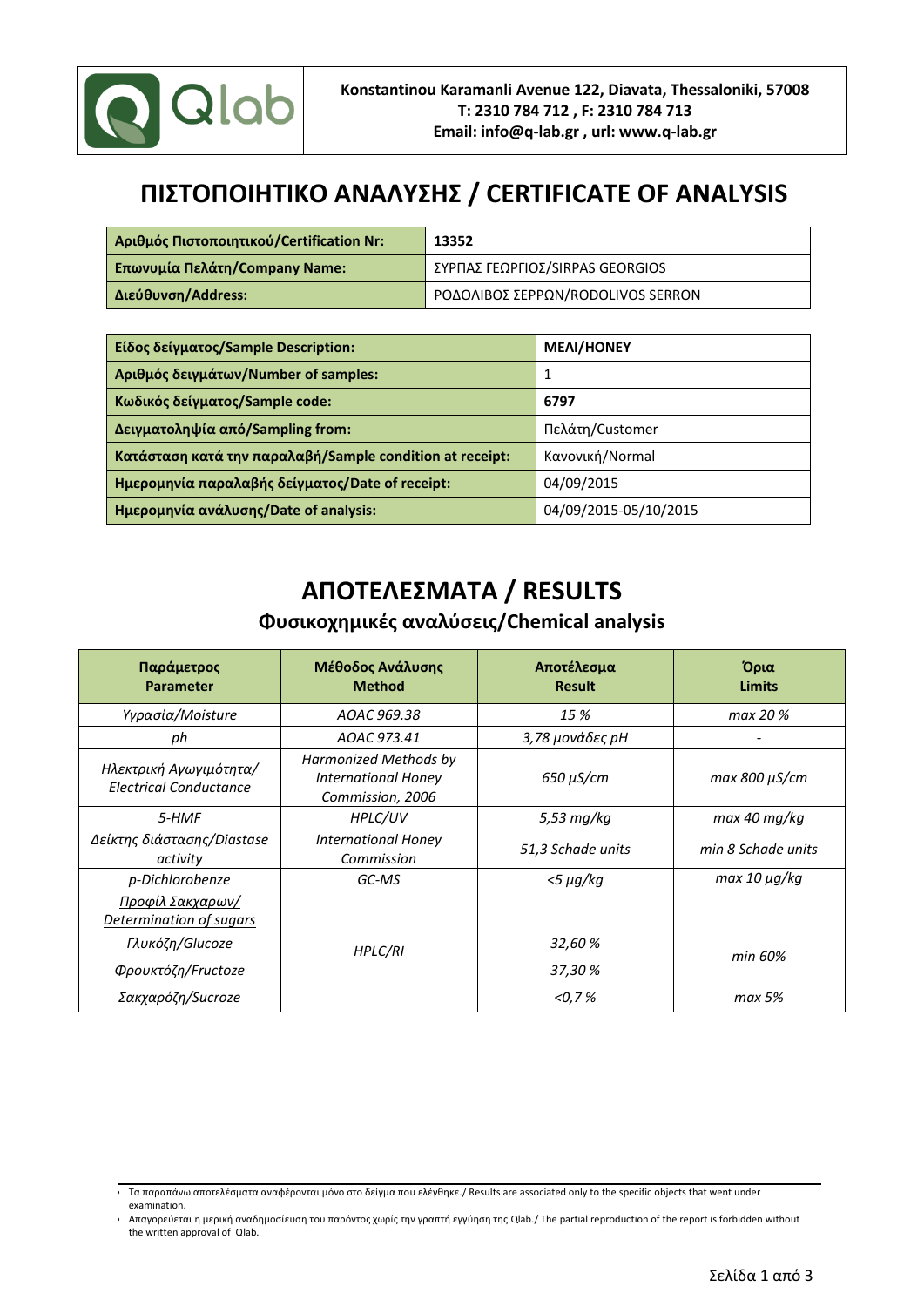| Παράμετρος<br><b>Parameter</b>                                                                                                                                                                                                                                                                                                      | Μέθοδος Ανάλυσης<br><b>Method</b> | LOQ<br>Limit of<br><b>Quantification</b> | Αποτέλεσμα<br><b>Result</b>                                                                                                                                                                      |
|-------------------------------------------------------------------------------------------------------------------------------------------------------------------------------------------------------------------------------------------------------------------------------------------------------------------------------------|-----------------------------------|------------------------------------------|--------------------------------------------------------------------------------------------------------------------------------------------------------------------------------------------------|
| Tetracyclines:<br>Chlortetracycline<br>Demeclocycline<br>Doxycycline<br>Oxytetracycline<br><b>Tetracycline</b><br>4-Epichlortetracycline<br>4-Epioxytetracycline<br>4-Epitetracycline<br>Chlortetracycline + 4-Epichlortetracycline (Sum)<br>Oxytetracycline + 4-Epioxytetracycline (Sum)<br>Tetracycline + 4-Epitetracycline (Sum) | MP 0879 REV 4 2011                | $0.01$ mg/kg                             | $<$ LOQ<br>$<$ LOQ<br>$<$ LOQ<br>$<$ LOQ<br>$<$ LOQ<br><loq<br><math>&lt;</math>LOQ<br/><math>&lt;</math>LOQ<br/><math>&lt;</math>LOQ<br/><math>&lt;</math>LOQ<br/><math>&lt;</math>LOQ</loq<br> |

| Ποιοτική & Ποσοτική Γυρεολογική Ανάλυση /Pollen analysis |                |              |  |  |
|----------------------------------------------------------|----------------|--------------|--|--|
| Νεκταρογόνα άνθη/Pollen of nectar                        | $\mathsf{n}$   | %            |  |  |
| producing plants                                         |                |              |  |  |
| <b>Brassicaceae</b>                                      | 61             | 17,48        |  |  |
| Leguminosae                                              | 56             | 16,05        |  |  |
| Helianthus                                               | 48             | 13,75        |  |  |
| Eucalyptus                                               | 35             | 10,03        |  |  |
| Asteraceae                                               | 21             | 6,02         |  |  |
| Umbeliferae                                              | 19             | 5,44         |  |  |
| Liliaceae                                                | 18             | 5,16         |  |  |
| Echium                                                   | 10             | 2,87         |  |  |
| Heliotropium                                             | 10             | 2,87         |  |  |
| Rosaceae                                                 | 10             | 2,87         |  |  |
| Castanea                                                 | 9              | 2,58         |  |  |
| Ericaceae                                                | $\overline{7}$ | 2,01         |  |  |
| Lamiaceae                                                | 6              | 1,72         |  |  |
| Hedera                                                   | 4              | 1,15         |  |  |
| Citrus                                                   | $\mathbf{1}$   | 0,29         |  |  |
| Polygonum                                                | $\mathbf{1}$   | 0,29         |  |  |
| Αταυτοποίητα/Unidentified                                | 33             | 9,46         |  |  |
| Σύνολο/Sum                                               | 349            | 100,00       |  |  |
| Μη νεκταρογόνα άνθη/ Non nectar producing<br>plants      |                | $\mathsf{n}$ |  |  |
| Μελιτώματα πεύκου/Pine Honeydew                          |                | 83           |  |  |
| Quercus                                                  | 81             |              |  |  |
| Olea                                                     | 48             |              |  |  |
| Gramineae                                                | 17             |              |  |  |
| Cyperaceae                                               | 6              |              |  |  |
| Pistacia                                                 | $\overline{2}$ |              |  |  |
| Poterium                                                 | $\mathbf{1}$   |              |  |  |
| Σύνολο/Sum                                               |                | 238          |  |  |

Τα παραπάνω αποτελέσματα αναφέρονται μόνο στο δείγμα που ελέγθηκε./ Results are associated only to the specific objects that went under examination.

Απαγορεύεται η μερική αναδημοσίευση του παρόντος χωρίς την γραπτή εγγύηση της Qlab./ The partial reproduction of the report is forbidden without the written approval of Qlab.